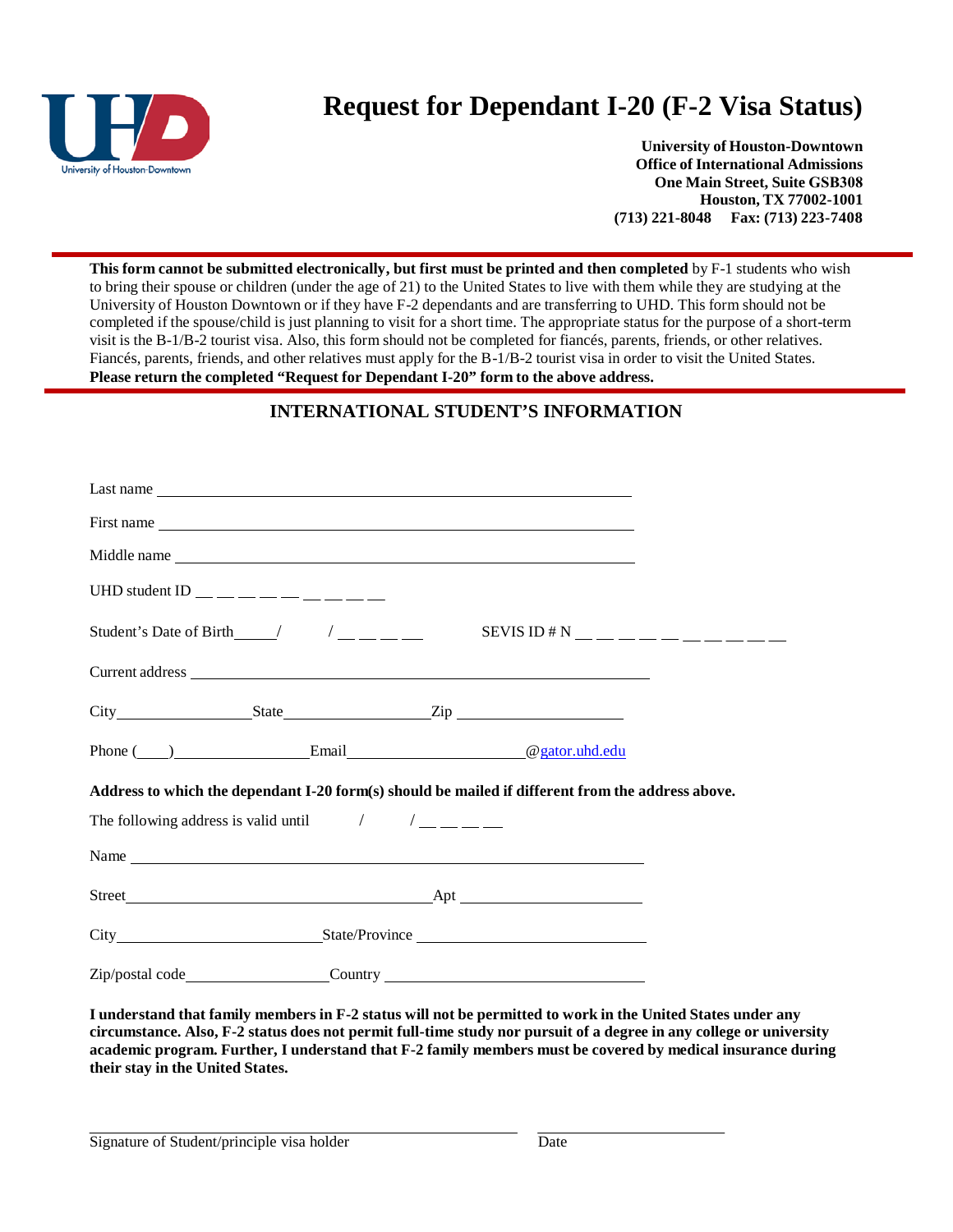## **Minimum Required Support for Dependants**

#### **Spouse: \$6,180**

The college estimates that the total additional cost of supporting a dependant spouse is \$6,180 US dollars. The minimum total required support for one year includes living expenses, plus the estimated cost of medical insurance. Because medical insurance plans vary in price, students should be aware that expenses could be considerably higher.

#### **Child: \$3,280**

The college estimates that the additional cost of supporting a dependent child is \$3,280 US dollars. The minimum total required support for one year includes living expenses, plus the cost of medical insurance. Because medical insurance plans vary in price, students should be aware that expenses could be considerably higher.

To request an I-20 for your dependent(s), please fill out the form below and include a copy of each dependent's **passport, proof of family relationship,** and **current (dated three months or less) bank statement(s)** showing a consistent balance equal to or greater than the combined amount of the total budget on the International Student application, together with the living expenses of dependent(s).

## **Please attach the following items to this request:**

- 1. Current bank statements(s) showing liquid funds equal to or greater than the total budget amount on the ISD application, added to expenses of dependents **(\$6,180** US dollars for spouse and/or **\$3,280** US dollars for each child). Please be sure to block out the account numbers.
- 2. Copy of dependent's passport (name/citizenship page) and if applicable of the I-94.
- 3. Proof of family relationship (e.g., copy of marriage or birth certificate that shows date of birth and parent's information).

Please complete the following information for each dependent that you wish to bring into the United States, or if you are a transfer student, complete the information for each dependent that has already been included on your previous I-20.

| Last Name                         | First Name                            |
|-----------------------------------|---------------------------------------|
| Middle Name                       |                                       |
|                                   | Country of Citizenship                |
| Relation to Student               | Gender                                |
| $\Box$ Will apply for an F-2 VISA | $\Box$ Currently has a valid F-2 VISA |
| Last Name                         | First Name                            |
| Middle Name                       |                                       |
|                                   | Country of Citizenship                |
| Relation to Student               | Gender                                |
| $\Box$ Will apply for an F-2 VISA | $\Box$ Currently has a valid F-2 VISA |
| Last Name                         | First Name                            |
| Middle Name                       |                                       |
| Country of Birth                  |                                       |
| Relation to Student               | Gender                                |
| $\Box$ Will apply for an F-2 VISA | $\Box$ Currently has a valid F-2 VISA |